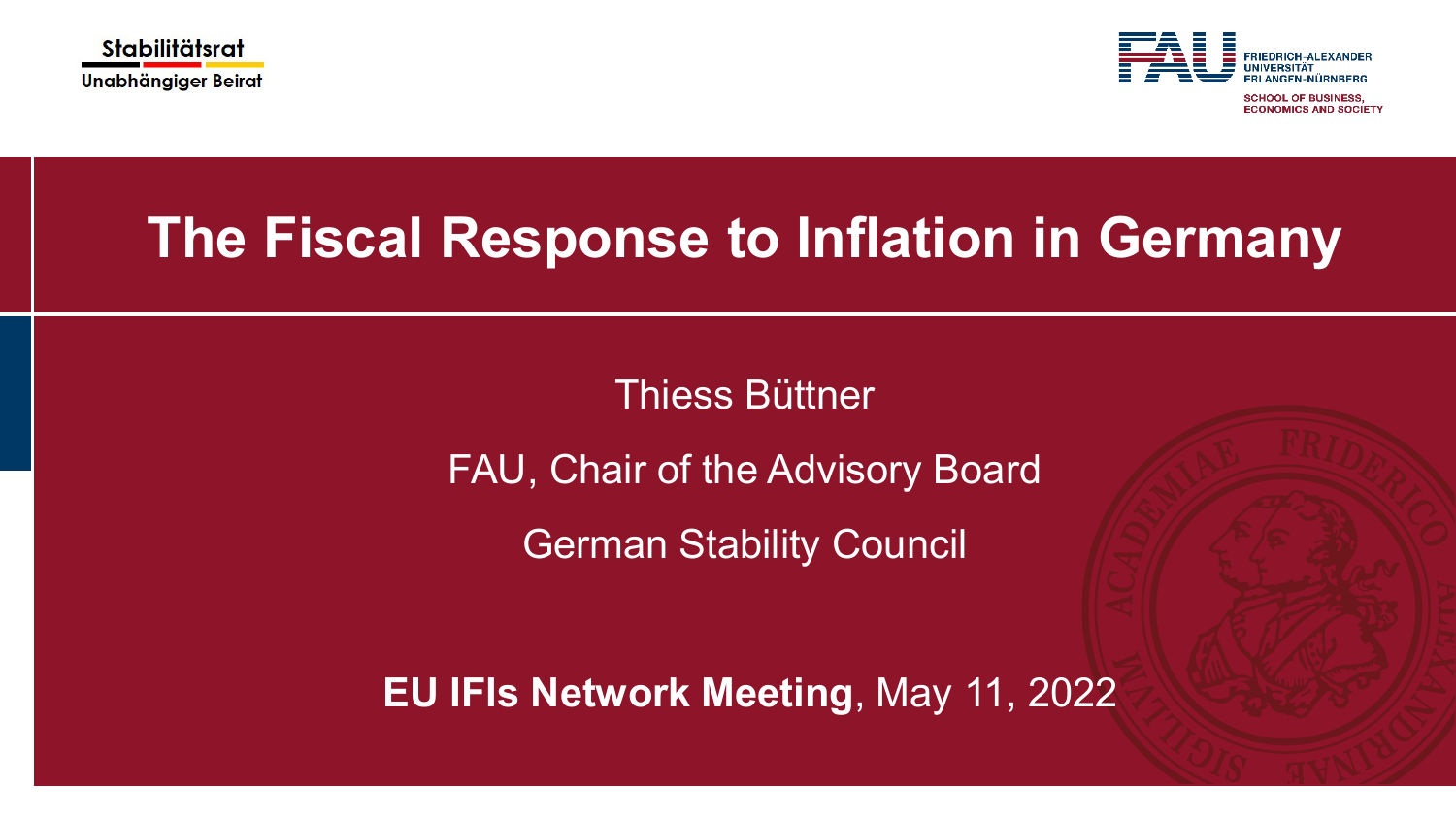



# **The Fiscal Response to Inflation in Germany**

The return of inflation

II. The role of the public sector

III. The German response

## IV. Assessment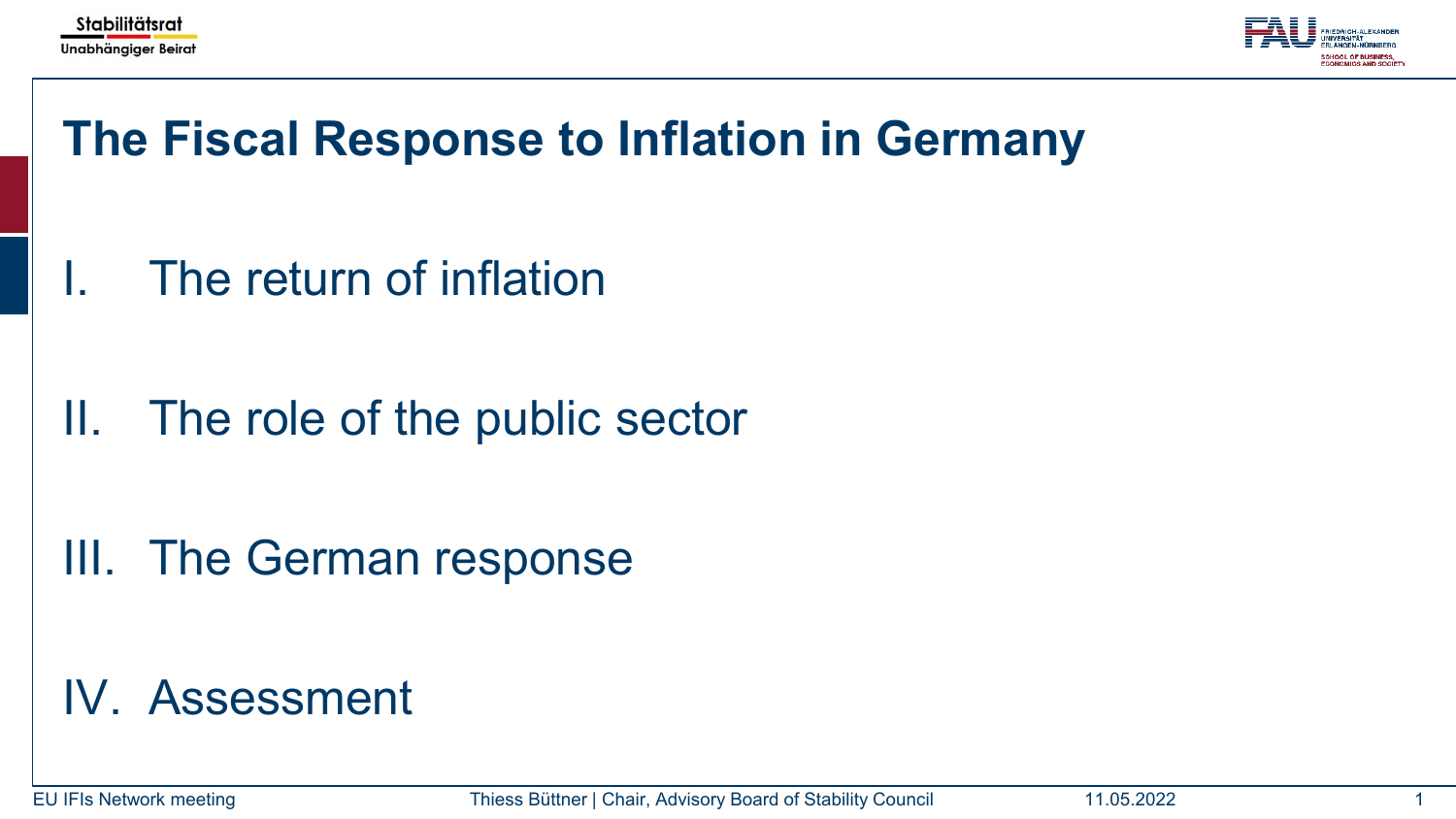

# I. The return of inflation



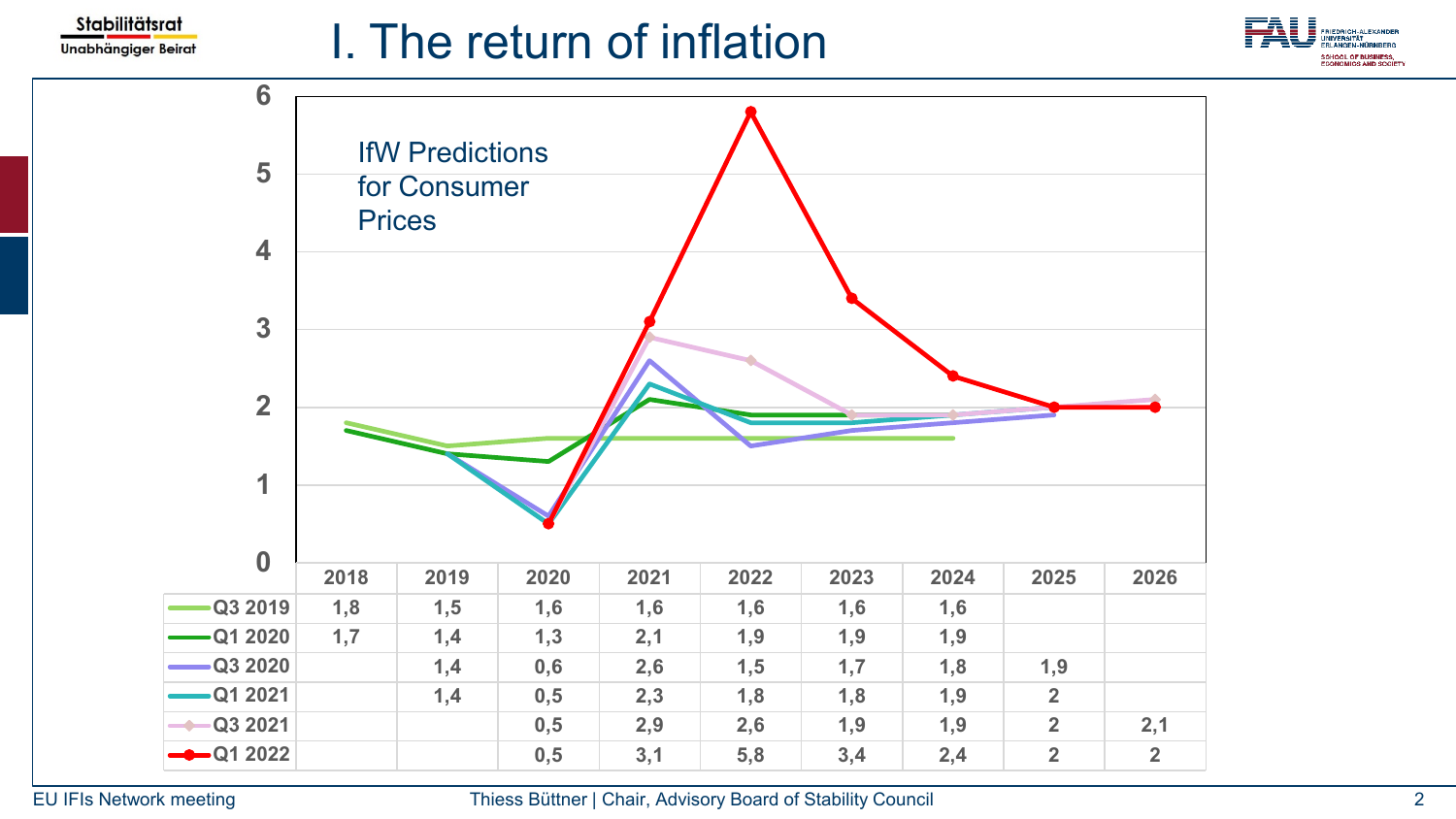



## **Energy prices**

- Covid-19 and supply shortages
- Consumers' "cash hoarding"
- Labor supply shortage
- Expansive monetary policy
- Fiscal expansion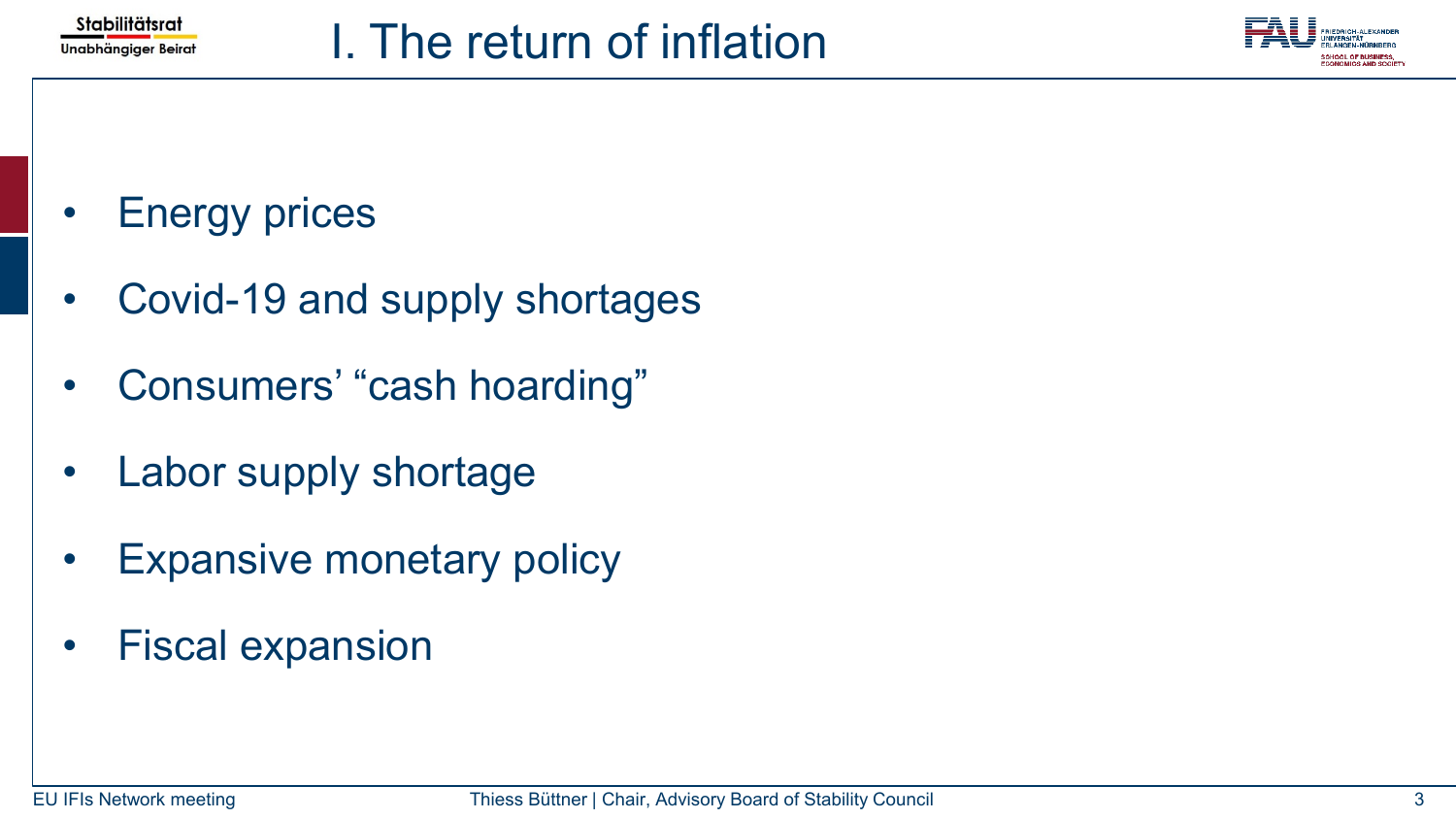



## "Idiosyncratic and temporary factors"?

## Christine Lagarde, President of the ECB, April 21, 2021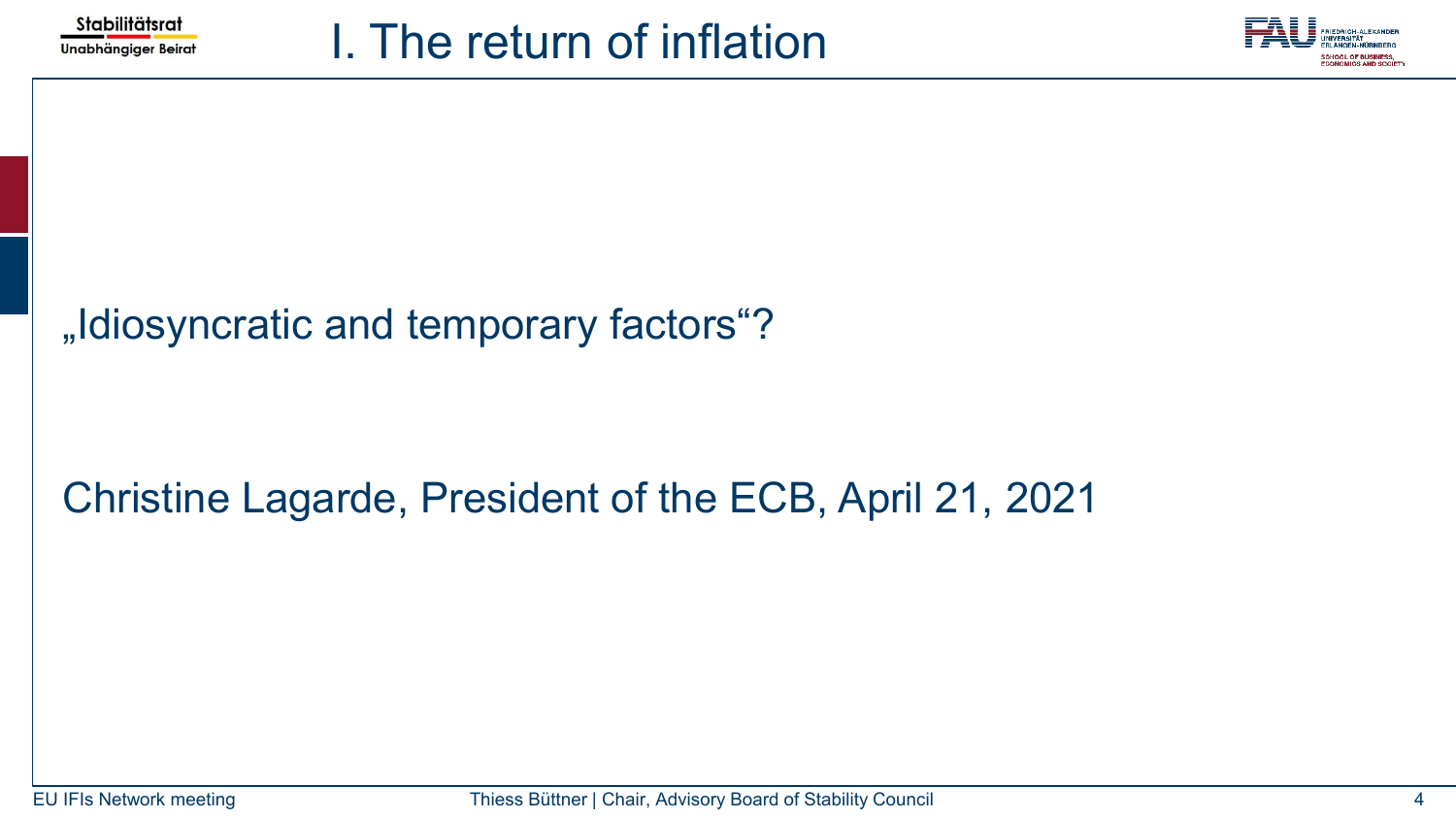



- Key primary responsibility: monetary policy
- Main fiscal instrument: contraction
	- Redistributive measures
- Crisis measures: price controls & rationing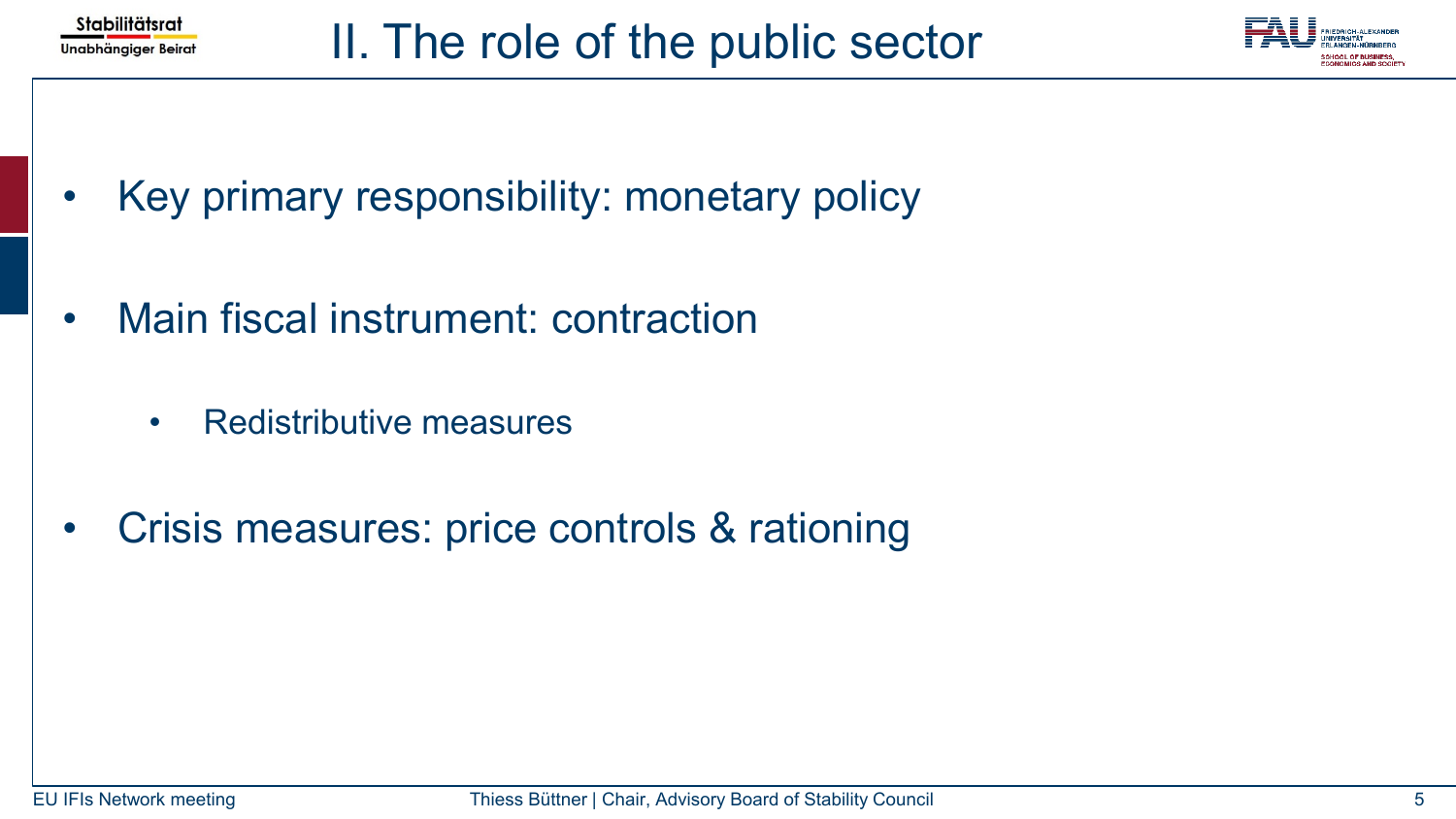

# III. The German response





#### 3rd. Annual EFB Conference Thiess Büttner | FAU, Chair of Advisory Board of the Stability Council 6 6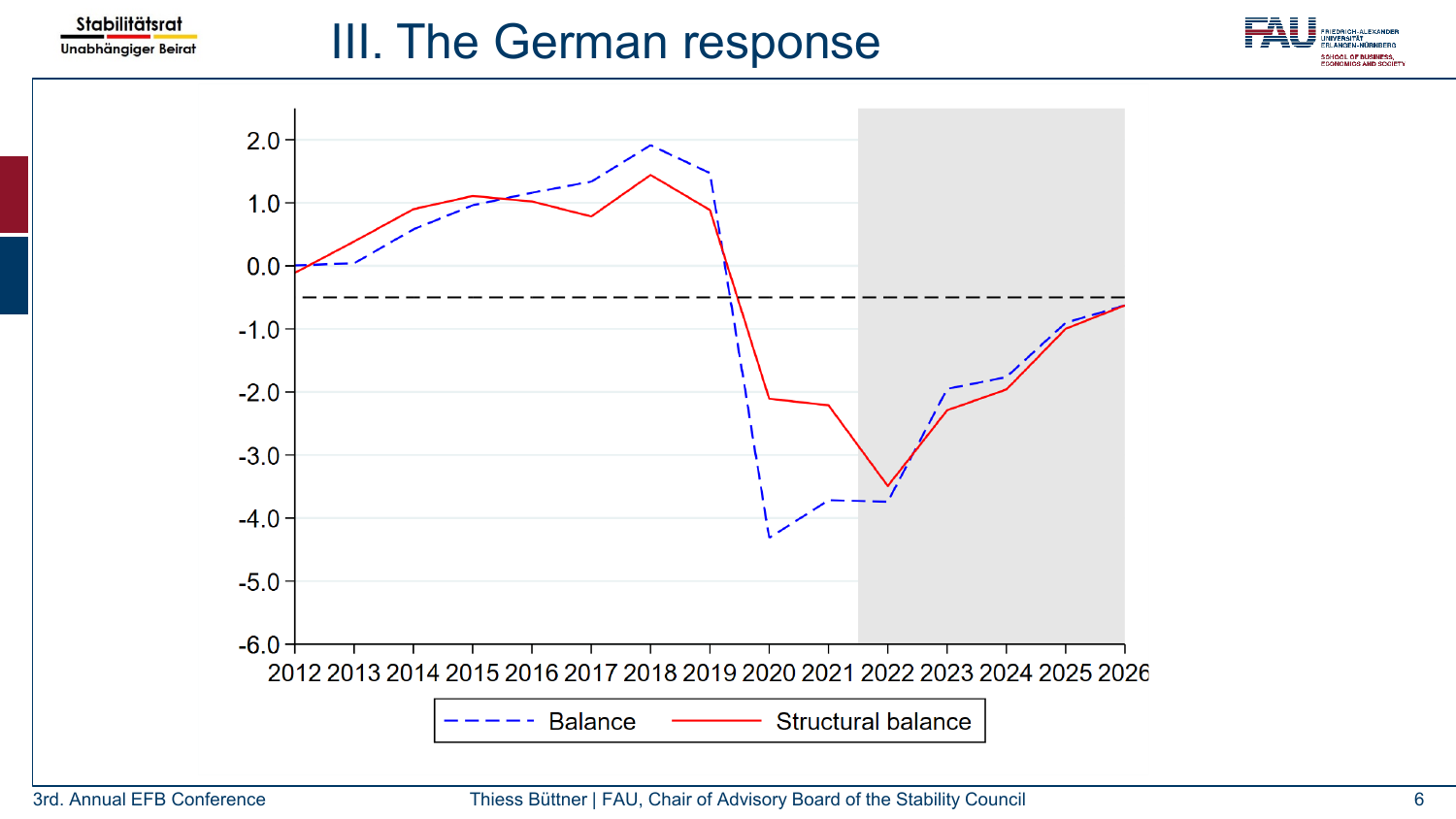



|                 | Measures taken by the German federal government*         |
|-----------------|----------------------------------------------------------|
| $\mathbf 1$     | One-off heating allowance for housing benefit recipients |
| 2               | Early abolition of electricity levy                      |
| $\mathbf{3}$    | Immediate supplement for children affected by poverty    |
| $\overline{4}$  | Increased limit for itemized income tax deductions       |
| $5\overline{)}$ | Increase of basic income tax allowance                   |
| $6\phantom{1}6$ | Lump sum payment for employees                           |
| $\overline{7}$  | Increase of child benefits                               |
| 8               | One-time payment for welfare recipients                  |
| 9               | Temporary reduction of energy tax, June to August 2022   |
| 10              | Subsidy for public transport                             |

\**Measures in the federal government's supplementary budget proposal from April 28, 2022*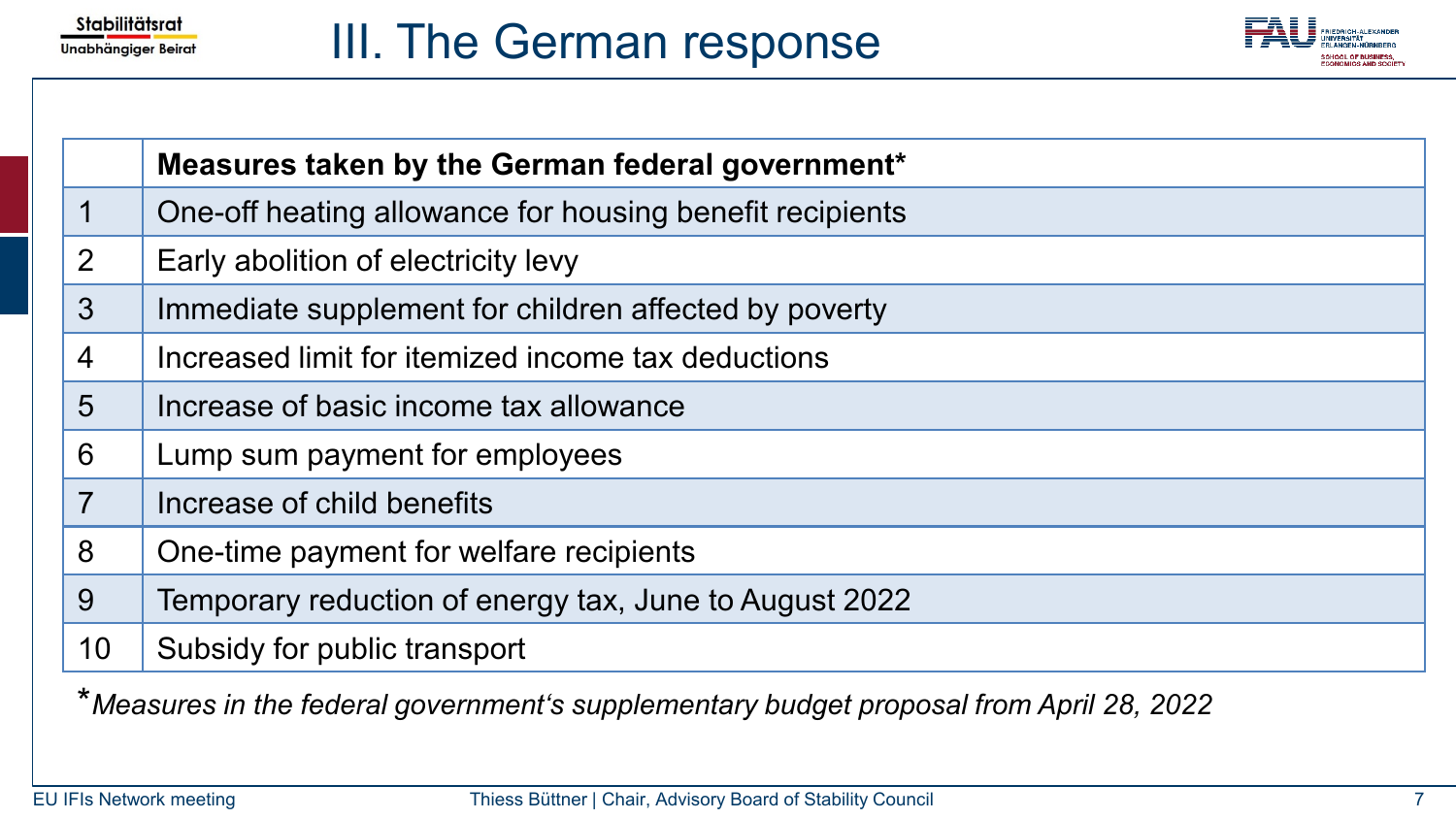



| Income tax: deductions, allowances & rebates      | 17 Bill. $\in$ * |
|---------------------------------------------------|------------------|
| Temporary decline of excises and levies on energy | 10 Bill. $\in$ * |
| Increase of welfare aid                           | 1 Bill. $\in$ *  |
| Subsidy for public transport                      | 1 Bill. $\in$ *  |

Approximate budgetary impact in 2022: 29 Bill. € \* or 0.76% of GDP

\**estimates, budgetary figures may differ*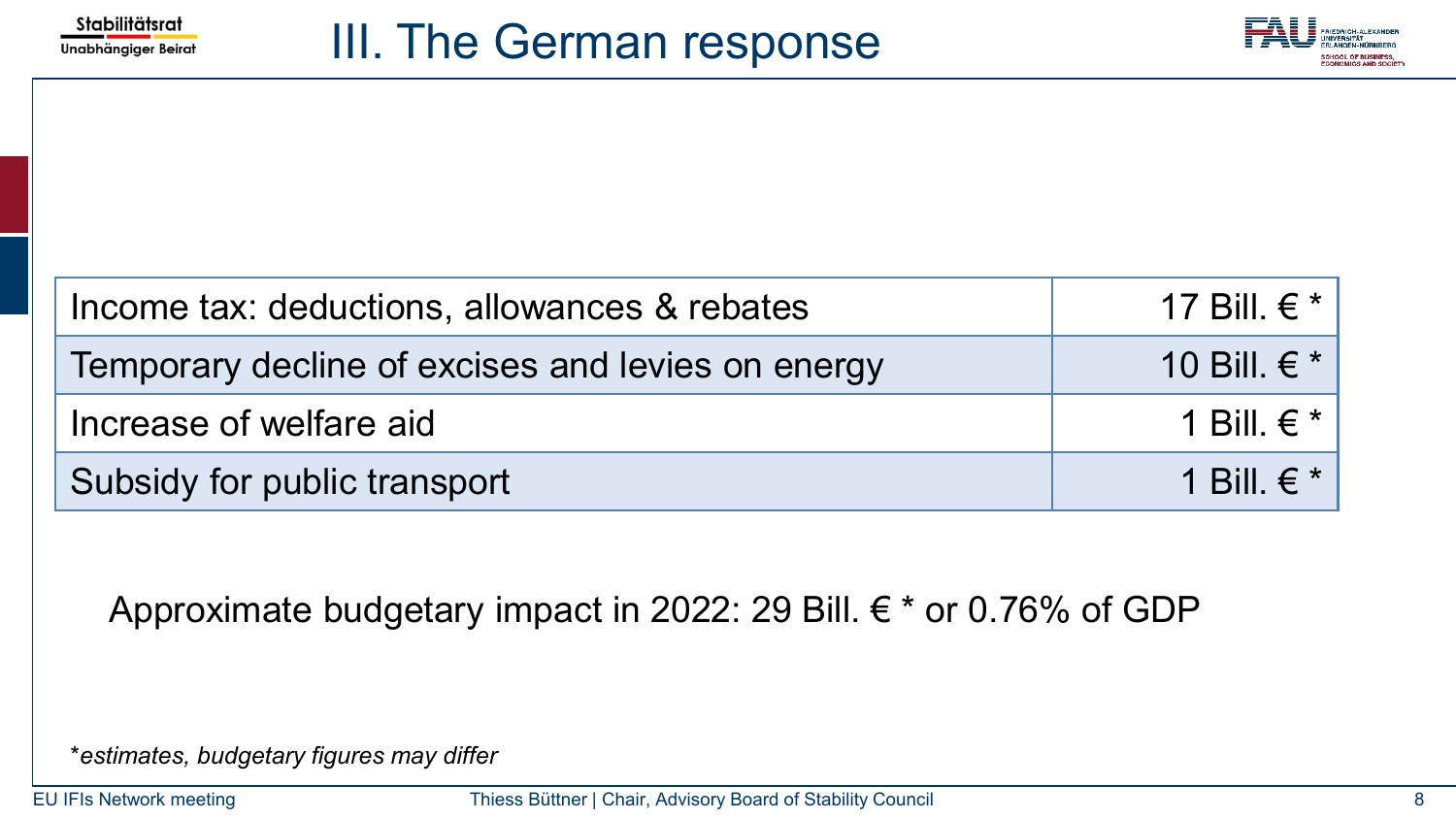

- Germany's fiscal stance is expansionary in 2022 to 2024
- Fiscal consolidation currently planned not before 2025
- Response to inflation mostly by further fiscal expansion
	- Lowering income taxes
	- Transfers to households
	- Price subsidies
- Exception: temporary reduction of energy taxes